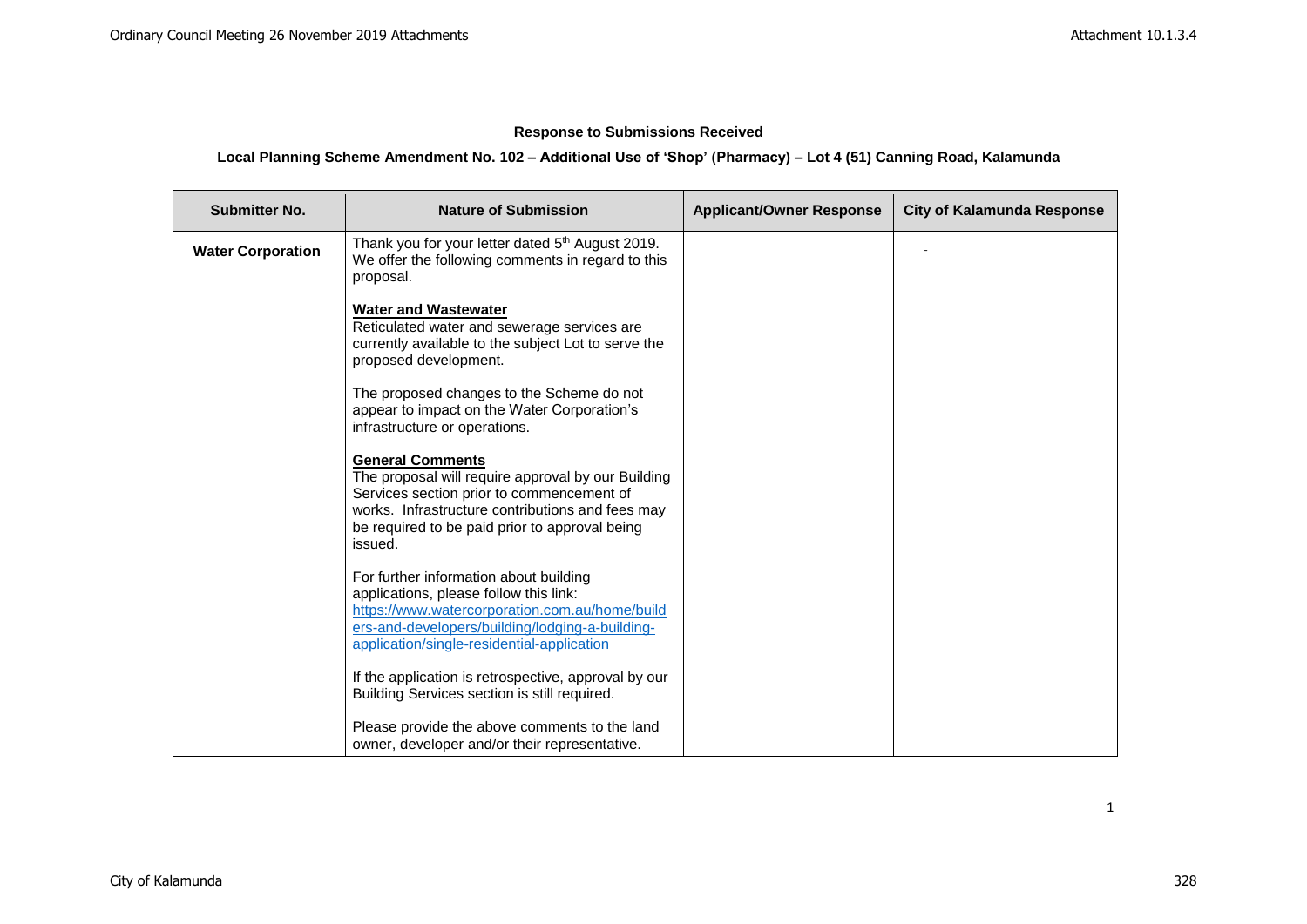# **Response to Submissions Received**

# **Local Planning Scheme Amendment No. 102 – Additional Use of 'Shop' (Pharmacy) – Lot 4 (51) Canning Road, Kalamunda**

| <b>Department of Fire &amp;</b><br><b>Emergency Services</b> | Thanks for your email.<br>The above scheme amendment is accompanied<br>by a BAL report which has indicated a BAL rating<br>of BAL-LOW. DFES is satisfied with the decision<br>maker determining if the application of State of<br>Planning Policy 3.7 Planning in Bushfire Prone<br>Areas (SPP 3.7) is necessary. Clause 6.2a of<br>SPP 3.7 provides further information about when<br>the policy measures would apply.<br>Thank you for providing us with the opportunity to<br>make a submission. DFES have no further<br>comments to make on the proposal. |        |
|--------------------------------------------------------------|---------------------------------------------------------------------------------------------------------------------------------------------------------------------------------------------------------------------------------------------------------------------------------------------------------------------------------------------------------------------------------------------------------------------------------------------------------------------------------------------------------------------------------------------------------------|--------|
| <b>Department of Health</b>                                  | Thank you for your letter of 2 August 2019<br>requesting comments from the Department of<br>Health (DOH) on the above proposal.<br>The DOH has no objection to the proposed<br>amendment providing the development is<br>connected to scheme water and reticulated<br>sewerage and is in accordance with the<br>Government Sewerage Policy (2019).                                                                                                                                                                                                            | Noted. |
| <b>Submitter 1</b>                                           | Good morning<br>I am working as sample collector for WDP at the<br>Kalamunda GP super clinic and I've seeing many<br>patient appreciate the location of the pharmacy in<br>the center, however many of them are<br>disappointed that they can not use the pharmacy<br>for medicare scripts.                                                                                                                                                                                                                                                                   | Noted. |

2